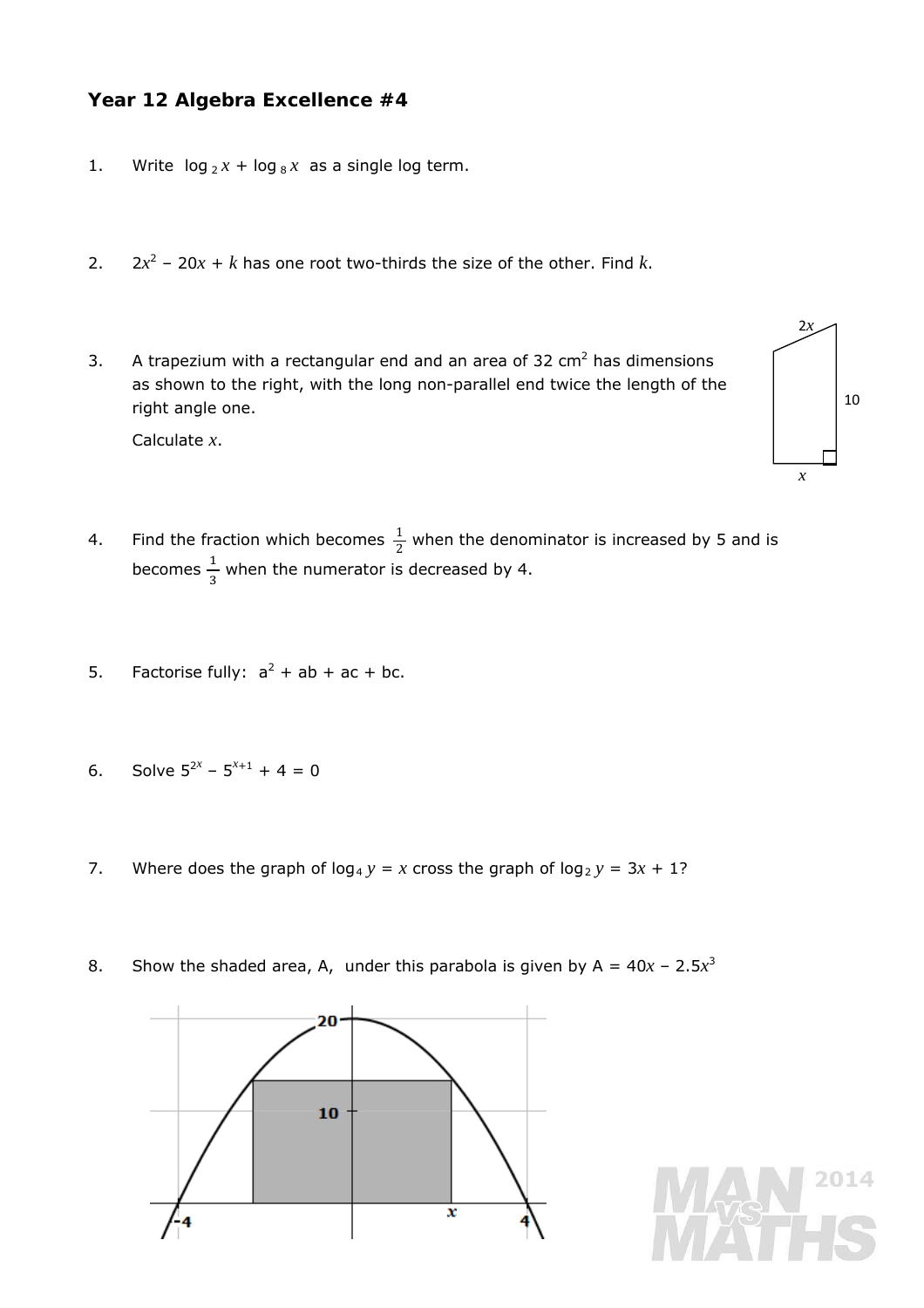## **Answers: Year 12 Algebra Excellence #4**

1. Write  $log_2 x + log_8 x$  as a single log term.

If we let 
$$
\log_8 x = k
$$
 then we know that  $8^k = x$   
\n $\Rightarrow 8^k = (2^3)^k = 2^{3k} = x$  and rearranging that gives  $\log_2 x = 3k = 3 \log_8 x$   
\n $\Rightarrow \log_2 x + \log_8 x = \log_2 x + \frac{1}{3} \log_2 x = \frac{4}{3} \log_2 x = \log_2 x^{\frac{4}{3}}$   
\nor  $\log_2 x + \log_8 x = 3 \log_8 x + \log_8 x = 4 \log_8 x = \log_8 x^4$   
\nAnswer: 4  $\log_8 x$  or  $\log_8 x^4$  or  $\frac{4}{3} \log_2 x$  or  $\log_2 x^{\frac{4}{3}}$  (any acceptable)

2.  $2x^2 - 20x + k$  has one root two-thirds the size of the other. Find *k*.

 $2x^2 - 20x + k = 2(x - 2r)(x - 3r)$ 

(As we don't need to find r it is easier to do it this way to avoid fractions)

 $2x^2 - 20x + k = 2x^2 - 10r x + 12r^2$ 

Matching coefficients:  $-20x = -10r$ , so  $r = 2$ .  $k = 12r^2 = 12 \times 2^2$ 

Answer:  $k = 48$ 

You can do it via:  $2 \times \frac{-20 + \sqrt{20^2 - 4 \times 2 \times k}}{2 \times 2} = 3 \times \frac{-20 - \sqrt{20^2 - 4 \times 2 \times k}}{2 \times 2}$  but it's much harder

3. A trapezium with a rectangular end and an area of 24  $\text{cm}^2$  has dimensions as shown to the right. Calculate *x*.

> By Pythagoras  $(10 - k)^2 = (2x)^2 - x^2^2$  so  $10 - k = \sqrt{3} x$ Area =  $24 = \frac{1}{2} (10 + k) \times x$  so  $48 = x (10 + 10 - \sqrt{3} x)$  $\sqrt{3}$   $x^2$  − 20x + 48 = 0  $\Rightarrow$  x = 3.407 or 8.144 (clearly wrong) Answer:  $x = 3.407$



4. Find the fraction which becomes  $\frac{1}{2}$  when the denominator is increased by 5 and is becomes  $\frac{1}{3}$  when the numerator is decreased by 4.

> If  $\frac{x}{y}$  is our answer, we are told  $\frac{x}{y+5} = \frac{1}{2}$  $\frac{1}{2}$  and  $\frac{x-4}{y} = \frac{1}{3}$ Rearranging the first gives  $2x = y + 5$  (multiply by both denominators) Similarly for the second, we get  $3(x - 4) = y$ Substituting  $y = 3(x + 4)$  into the first equation gives:  $2x = 3(x - 4) + 5$ Solving gives  $x = 7$ . Putting that back into our first equations, we get  $y = 9$ . Answer =  $\frac{7}{9}$ 2014